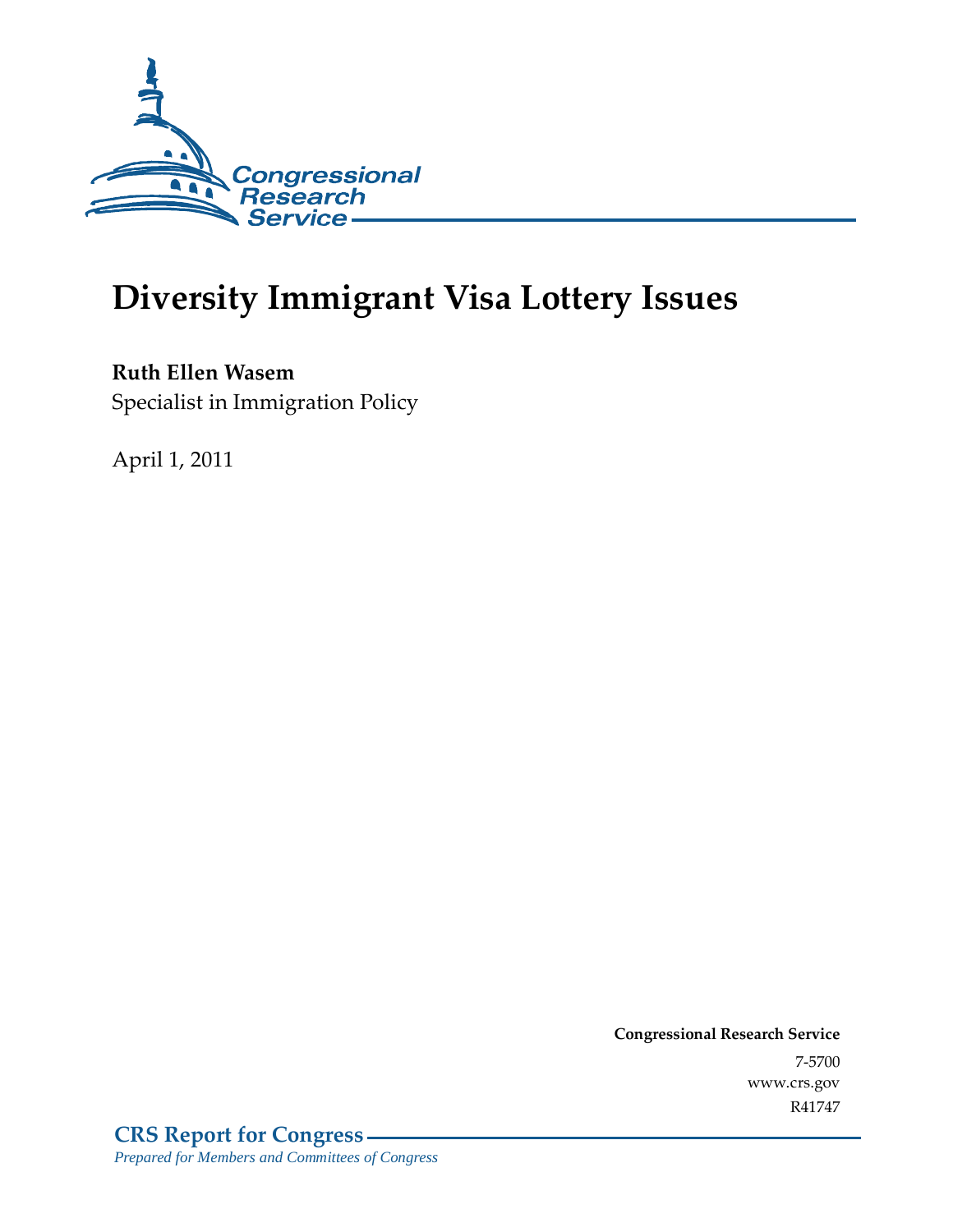## **Summary**

The purpose of the diversity immigrant visa lottery is, as the name suggests, to encourage legal immigration from countries other than the major sending countries of current immigrants to the United States. Current law weights the allocation of immigrant visas heavily toward aliens with close family in the United States and, to a lesser extent, toward aliens who meet particular employment needs. The diversity immigrant category was added to the Immigration and Nationality Act (INA) by the Immigration Act of 1990 (P.L. 101-649) to stimulate "new seed" immigration (i.e., to foster new, more varied migration from other parts of the world).

To be eligible for a diversity visa, the INA requires that the foreign national must have a high school education or the equivalent, or two years experience in an occupation that requires at least two years of training or experience. The foreign national or the foreign national's spouse must be a native of one of the countries listed as a foreign state qualified for the diversity visa lottery. Diversity lottery winners, like all other aliens wishing to come to the United States, must undergo reviews performed by Department of State consular officers abroad and Department of Homeland Security immigration officers upon entry to the United States. These reviews are intended to ensure that the aliens are not ineligible for visas or admission under the grounds for inadmissibility spelled out in the INA.

The diversity lottery currently makes 50,000 visas available annually to natives of countries from which immigrant admissions were lower than a total of 50,000 over the preceding five years. The formula for allocating visas is based upon the statutory specifications; visas are divided among six global geographic regions according to the relative populations of the regions, with their allocation weighted in favor of countries in regions that were under-represented among immigrant admissions to the United States during the past five years. The INA limits each country to 7%, or 3,850, of the total and provides that Northern Ireland be treated as a separate foreign state.

The regional distribution of the source countries for diversity immigrants has shifted over time in the four years selected for comparison (FY1994, FY1999, FY2004, and FY2009). Foreign nationals from Europe garnered the overwhelming share of the diversity visas in FY1994 and maintained a plurality share in FY1999. By FY2004, foreign nationals from Africa received a share comparable to those from Europe. In FY2009, foreign nationals from Africa gained the plurality share.

Some argue that the diversity lottery should be eliminated and its visas used for backlog reduction in other visa categories. Supporters of the diversity visa, however, argue that the diversity visa provides "new seed" immigrants for an immigration system weighted disproportionately to family-based immigrants from a handful of countries. Critics of the diversity lottery warn that it is vulnerable to fraud and misuse and is potentially an avenue for terrorists, citing the difficulties of performing background checks in many of the countries eligible for the diversity lottery. Supporters respond that background checks for criminal and national security matters are performed on all prospective immigrants seeking to come to the United States, including those winning diversity visas.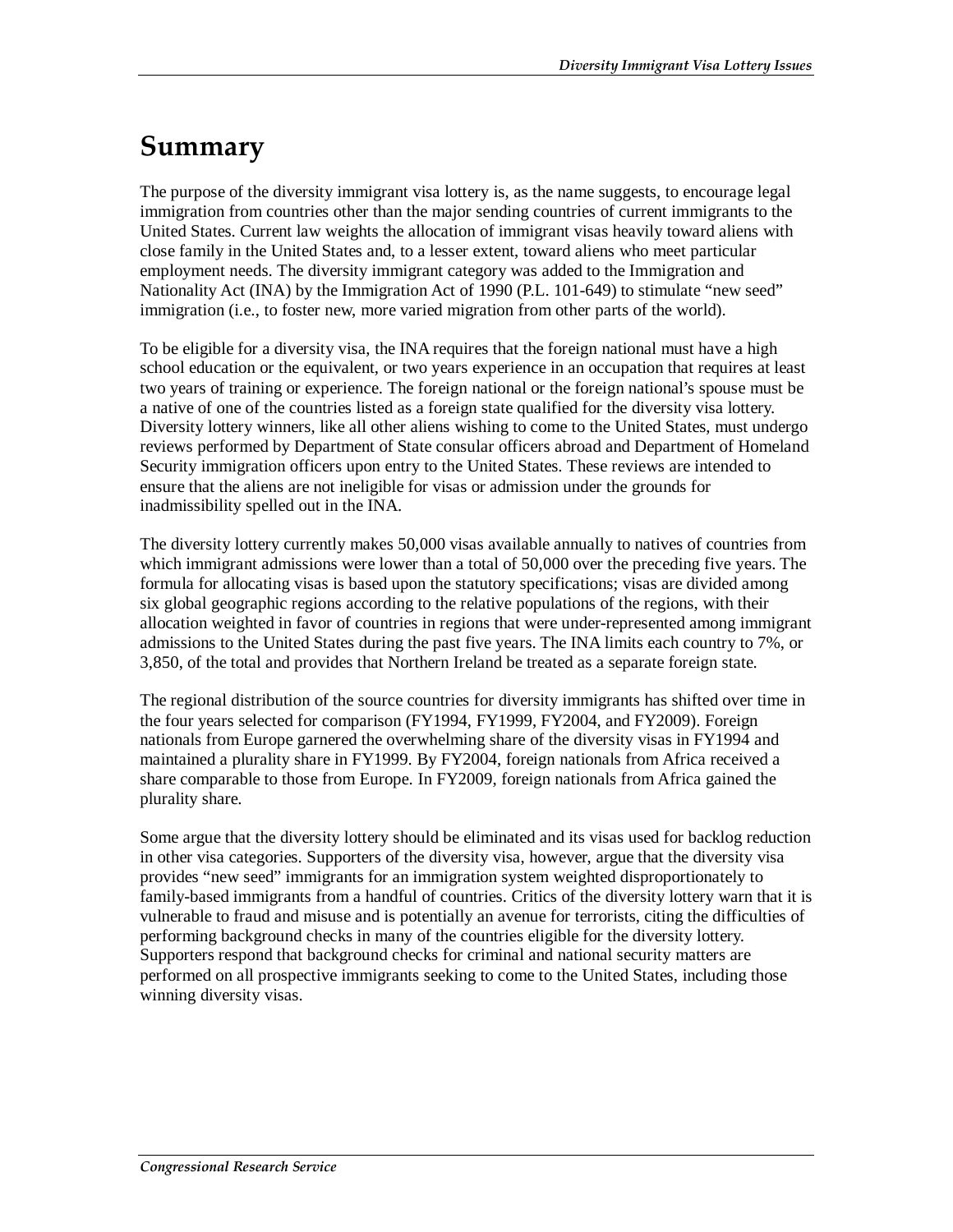## **Contents**

| Is it fair to have the diversity visa category when there are family members and<br>prospective employees who are waiting in queues for visas to become |  |
|---------------------------------------------------------------------------------------------------------------------------------------------------------|--|
| Is the diversity visa lottery more vulnerable to fraud and misuse than other                                                                            |  |
| Are the reasons that led to establishment of the diversity visa category (e.g., to                                                                      |  |
|                                                                                                                                                         |  |

## **Figures**

## **Tables**

|--|--|--|--|--|

### **Contacts**

|--|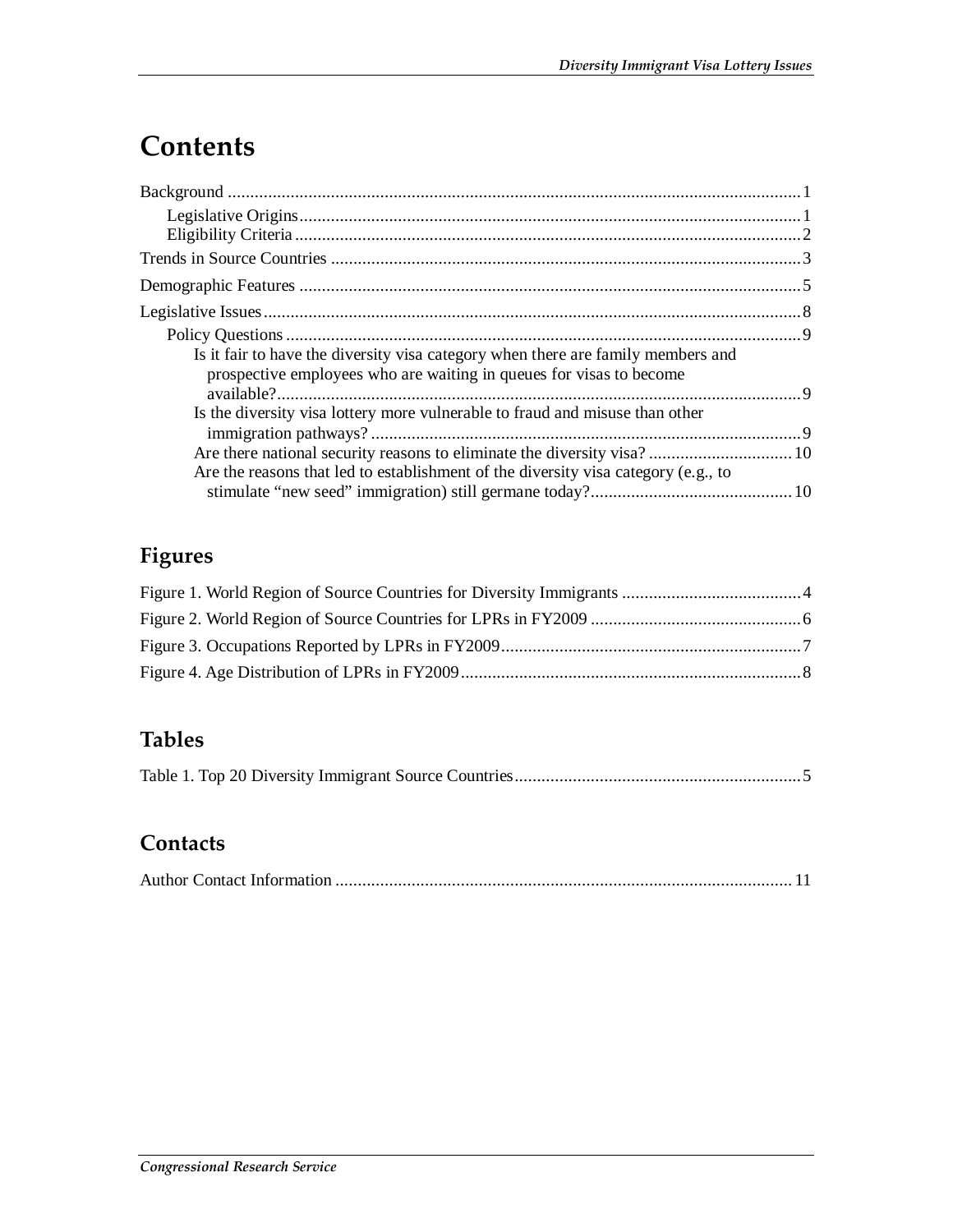# **Background**

The purpose of the diversity immigrant visa lottery is, as the name suggests, to encourage legal immigration from countries other than the major sending countries of current immigrants to the United States. Current law weights the allocation of immigrant visas heavily toward aliens with close family in the United States and, to a lesser extent, toward aliens who meet particular employment needs. The diversity immigrant category was added to the Immigration and Nationality Act (INA) by the Immigration Act of 1990 (P.L. 101-649) to stimulate "new seed" immigration (i.e., to foster new, more varied, migration from other parts of the world).<sup>1</sup> The diversity visas are allocated to natives of countries from which immigrant admissions were lower than a grand total of 50,000 over the preceding five years. The term "immigrant" is synonymous with the phrase legal permanent resident (LPR), both of which are used interchangeably in this report. $^{2}$ 

### **Legislative Origins**

The Immigration Amendments of 1965 replaced the national origins quota system, which prioritized European source countries, with equally distributed per-country ceilings.<sup>3</sup> In the 1980s, some Members of Congress began expressing concern that the U.S. legal immigration admissions were skewed in favor of immigrants from Asia and Latin America after the 1965 amendments.<sup>4</sup> The first legislative response occurred in §314 of the Immigration Reform and Control Act of 1986 (IRCA), which allowed an extra 5,000 immigrant visas a year for FY1987 and FY1988 to natives of 36 countries that had been "adversely affected" by the 1965 changes to the INA. Over one million people applied for what was then called the NP-5 visa lottery. Natives of Ireland were the big winners in the random lottery. In 1988, Congress extended the NP-5 visa lottery for two more years, making 15,000 immigrant visas available each year in FY1989 and  $FY1990.<sup>5</sup>$ 

What is now known as the diversity immigrant category was added to the INA by the Immigration Act of 1990 (P.L. 101-649) and went fully into effect in FY1995.<sup>6</sup> The 1990 Act established temporary or "transition" diversity visas for FY1992-1994. Most notably, §132 of P.L. 101-649 provided 40,000 visas a year for a transitional program during FY1992-1994 for certain natives of foreign states that were "adversely affected" by the 1965 changes to the INA. At least 40% of these visas were earmarked for natives of Ireland. The current diversity visa category has had an allocation of 55,000 visas annually since FY1995.

While the diversity visa category has not been directly amended since its enactment, P.L. 105- 100, the Nicaraguan Adjustment and Central American Relief Act of 1997 (NACARA)

 $\frac{1}{\sqrt{203(c)}}$  of INA.

 $2$  Both terms refer to foreign nationals who are legally admitted to the United States, as defined in the INA, and who come to live permanently in the United States.

<sup>3</sup> P.L. 89-23679 Stat. 911 (1965).

<sup>&</sup>lt;sup>4</sup> Legal permanent residents from Ireland, for example, fell from 6,307 in FY1964 to 1,836 in FY1986. CRS Report 91-141, *A Brief History of U.S. Immigration Policy*, Joyce C. Vialet, January 25, 1991 (archived report, available upon request).

<sup>&</sup>lt;sup>5</sup> "State Dept. Advises on New NP-5 Program," *Interpreter Releases*, vol. 65, no. 45 (November 22, 1988). <sup>6</sup> \$203(c) of INA.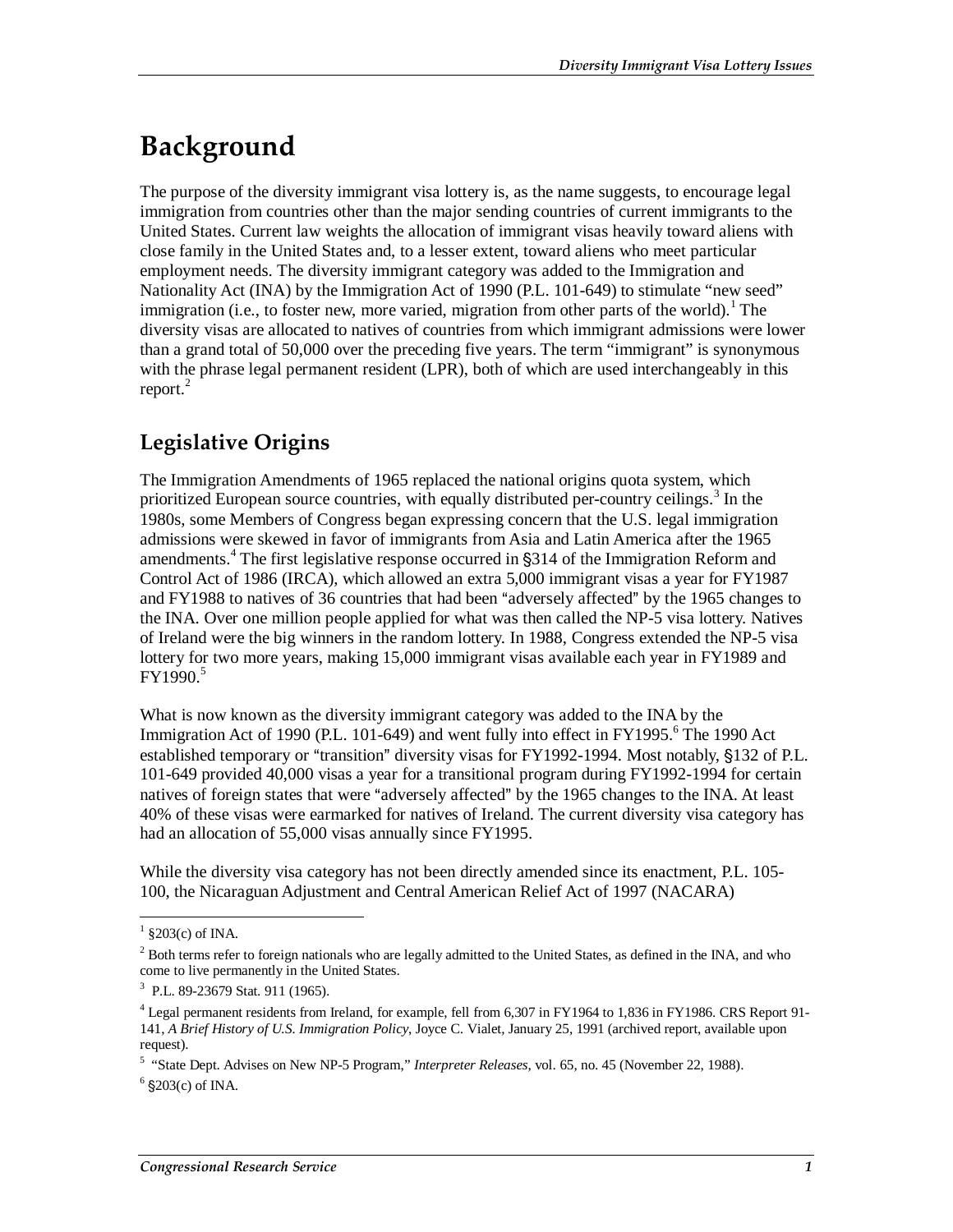temporarily decreases the 55,000 annual ceiling. Beginning in FY1999, this ceiling has been reduced by up to 5,000 annually to offset immigrant numbers made available to certain unsuccessful asylum seekers from El Salvador, Guatemala, and formerly communist countries in Europe who are being granted immigrant status under special rules established by NACARA. The 5,000 offset is temporary, but it is not clear how many years it will be in effect to handle these adjustments of status.

### **Eligibility Criteria**

To be eligible for a diversity visa, the INA requires that an alien must have a high school education or the equivalent, or two years experience in an occupation which requires at least two years of training or experience. The alien or the alien's spouse must be a native of one of the countries listed as a foreign state qualified for the diversity visa lottery. Minor children of the qualifying diversity immigrant, as well as the spouse, may accompany as legal permanent residents (LPRs).

The registration for the FY2012 Diversity Lottery began on October 5, 2010 and closed on November 3, 2010.<sup>7</sup> On May 1, 2011, those who registered will be able to find out if they have been selected or not.<sup>8</sup> While there is no cost to apply for the diversity lottery, the funding for the diversity visa lottery is covered by the fees that the lottery winners pay. The \$305 immigrant visa fee and the \$440 diversity visa fee go to the Department of State. There is also a \$985 fee (plus \$85 biometric fee, if applicable) paid to the U.S. Citizenship and Immigration Services (USCIS) in the Department of Homeland Security (DHS) to process the I-485 petition to adjust diversity visa holders to LPR status.<sup>9</sup>

Diversity lottery winners, like all other aliens wishing to come to the United States, must undergo reviews performed by Department of State consular officers abroad and DHS inspectors upon entry to the United States. These reviews are intended to ensure that they are not ineligible for visas or admission under the grounds for inadmissibility spelled out in the  $INA$ .<sup>10</sup> These criteria for exclusion include the following categories: health-related grounds; criminal history; security and terrorist concerns; public charge (e.g., indigence); illegal entrants; and aliens previously removed. <sup>11</sup> Those who are ultimately approved for diversity visas become LPRs of the United States.

<sup>-</sup><sup>7</sup> U.S. Department of State Bureau of Consular Affairs, "Registration for the Diversity Immigrant (DV-2012) Visa Program," 75 *Federal Register* 60846-60854, October 1, 2010.

<sup>&</sup>lt;sup>8</sup> The DOS instructs registrants to log onto "Entry Status Check" at dvlottery.state.gov to see if they have been selected. Between May 1 and October 1, 2011, the selected applicants fill out their application forms for the visa, submit information to the Kentucky Consular Center. The Kentucky Consular Center will then schedule the interviews. For more information, see http://www.america.gov/st/texttransenglish/2010/September/ 20100928165617su0.400932.html#ixzz1I8pvFyxQ.

<sup>9</sup> For further discussion of the fees, see CRS Report RL34040, *U.S. Citizenship and Immigration Services' Immigration Fees and Adjudication Costs: Proposed Adjustments and Historical Context*, by William A. Kandel. For the State Department fees, go to: http://travel.state.gov/visa/temp/types/types\_1263.html. For the USCIS fees go to: http://www.uscis.gov/portal/site/uscis/menuitem.eb1d4c2a3e5b9ac89243c6a7543f6d1a/?vgnextoid= db029c7755cb9010VgnVCM10000045f3d6a1RCRD&vgnextchannel= db029c7755cb9010VgnVCM10000045f3d6a1RCRD

 $10$  §212(a) of INA.

<sup>11</sup> For a full discussion of the grounds for exclusion, see CRS Report R41104, *Immigration Visa Issuances and Grounds for Exclusion: Policy and Trends*, by Ruth Ellen Wasem.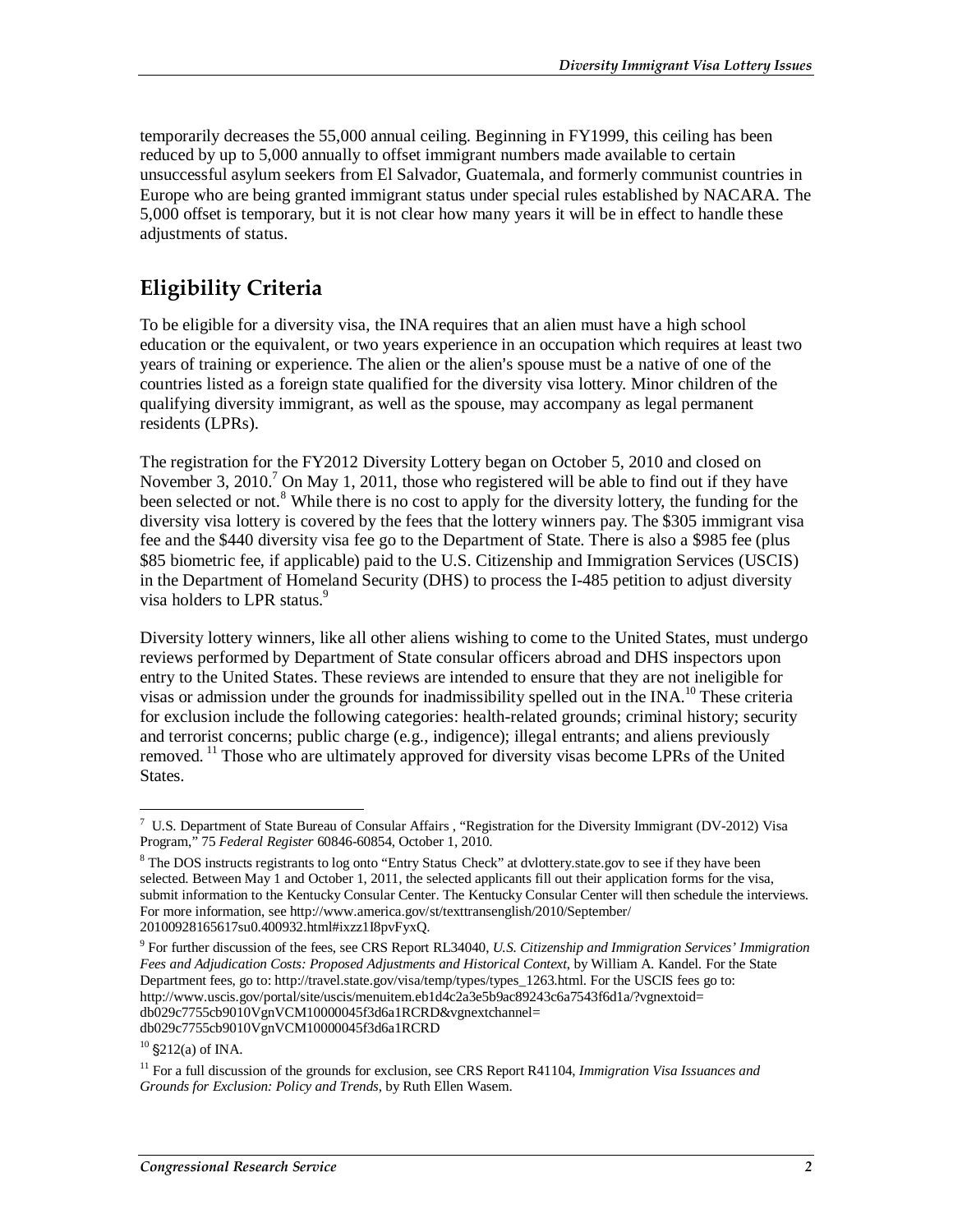## **Trends in Source Countries**

The diversity lottery makes 50,000 visas available annually to natives of countries from which immigrant admissions were lower than a total of 50,000 over the preceding five years. USCIS generates the formula for allocating visas according to the statutory specifications; visas are divided among six global geographic regions according to the relative populations of the regions, with their allocation weighted in favor of countries in regions that were under-represented among immigrant admissions to the United States during the past five years. The INA limits each country to 7%, or 3,850, of the total and provides that Northern Ireland be treated as a separate foreign state.

As **Figure 1** depicts, the regional distribution of the source countries for diversity immigrants has shifted over time in the four years selected for comparison (FY1994, FY1999, FY2004 and FY2009). Foreign nationals from Europe garnered the overwhelming share of the diversity visas in FY1994 and maintained a plurality share in FY1999. By FY2004, foreign nationals from Africa received a share comparable to those from Europe. In FY2009, the latest year for which we have data, foreign nationals from Africa gained the plurality share. These trends are consistent with the statutory formula Congress outlined to allocate diversity visas.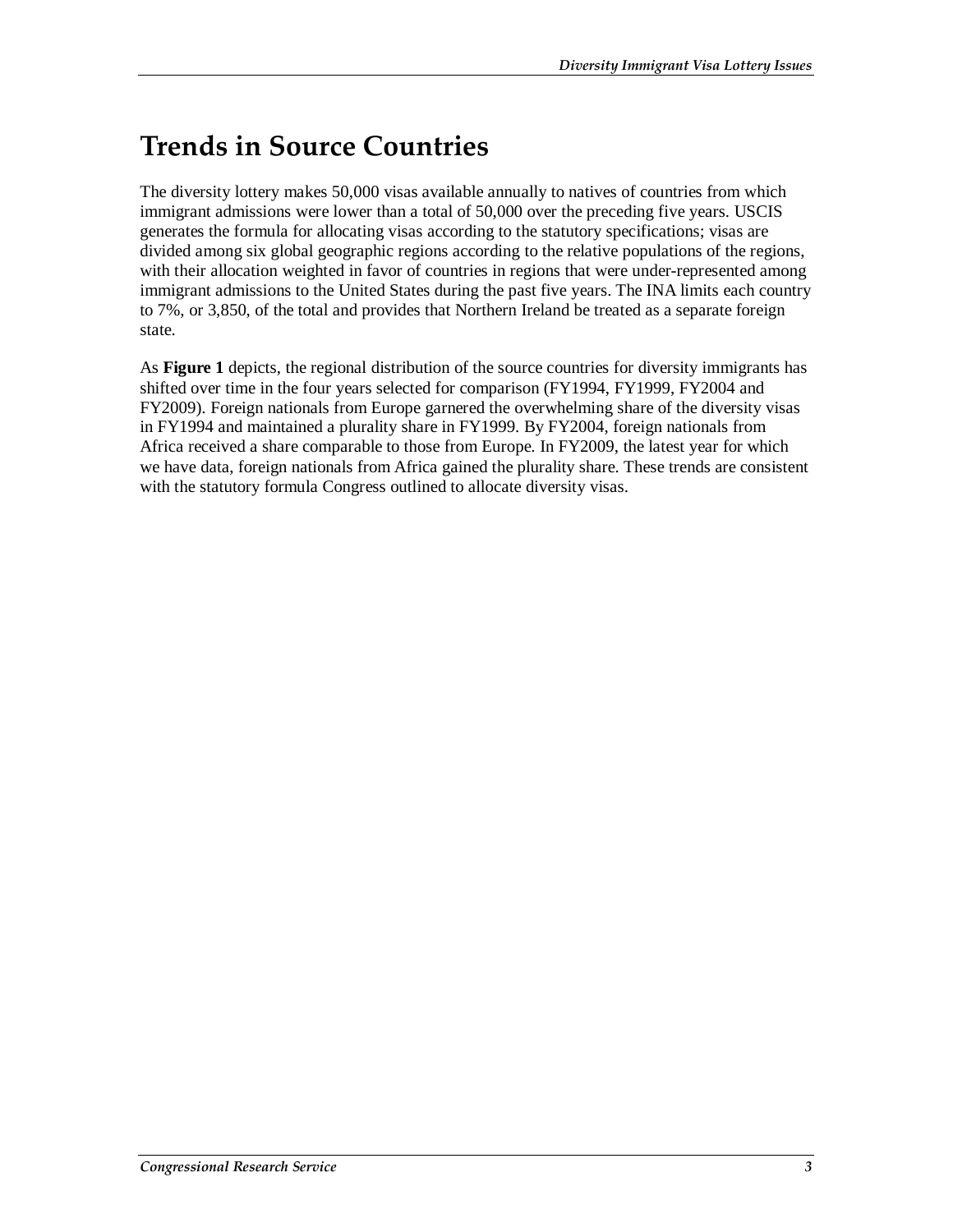

**Figure 1. World Region of Source Countries for Diversity Immigrants**  FY1994, FY1999, FY2004, and FY2009

**Source:** U.S. Department of Homeland Security, Office of Immigration Statistics, *Statistical Yearbook of Immigration*, multiple fiscal years.

**Notes:** FY1994 was the final year of the transitional lottery, which set aside 40% of these visas for natives of Ireland. North America includes the Caribbean and Central America.

Germany is the only country that ranked among top diversity immigrant source countries in FY1994 that also appears in the top 20 countries for FY2009. There are 11 source countries in the top 20 for FY1999, FY2004 and FY2009: Bulgaria, Nigeria, Albania, Ukraine, Ethiopia, Morocco, Ghana, Bangladesh, Egypt, Turkey and Kenya. **Table 1** presents the top source countries in rank-order and the number of diversity visas issued for FY1994, FY1999, FY2004 and FY2009. Bangladesh, Ethiopia and Nigeria were also among the top 20 source countries for total LPRs in FY2009, sending a total of 16,651, 15,462 and 15,253 LPRs respectively.<sup>12</sup>

<sup>-</sup><sup>12</sup> These numbers are modest in contrast to the total number of LPRs admitted to the United States each year. For example, Mexico led all countries with 164,920 foreign nationals who became LPRs in FY2009. The People's Republic of China followed at a distant second with 64,238 LPRs. The Philippines came in third with 60,029 LPRs. India followed with 57,304 LPRs. To compare diversity admissions with the top countries for LPR admissions in FY2009, see Figure 6 and Appendix A in CRS Report RL32235, *U.S. Immigration Policy on Permanent Admissions*, by Ruth Ellen Wasem.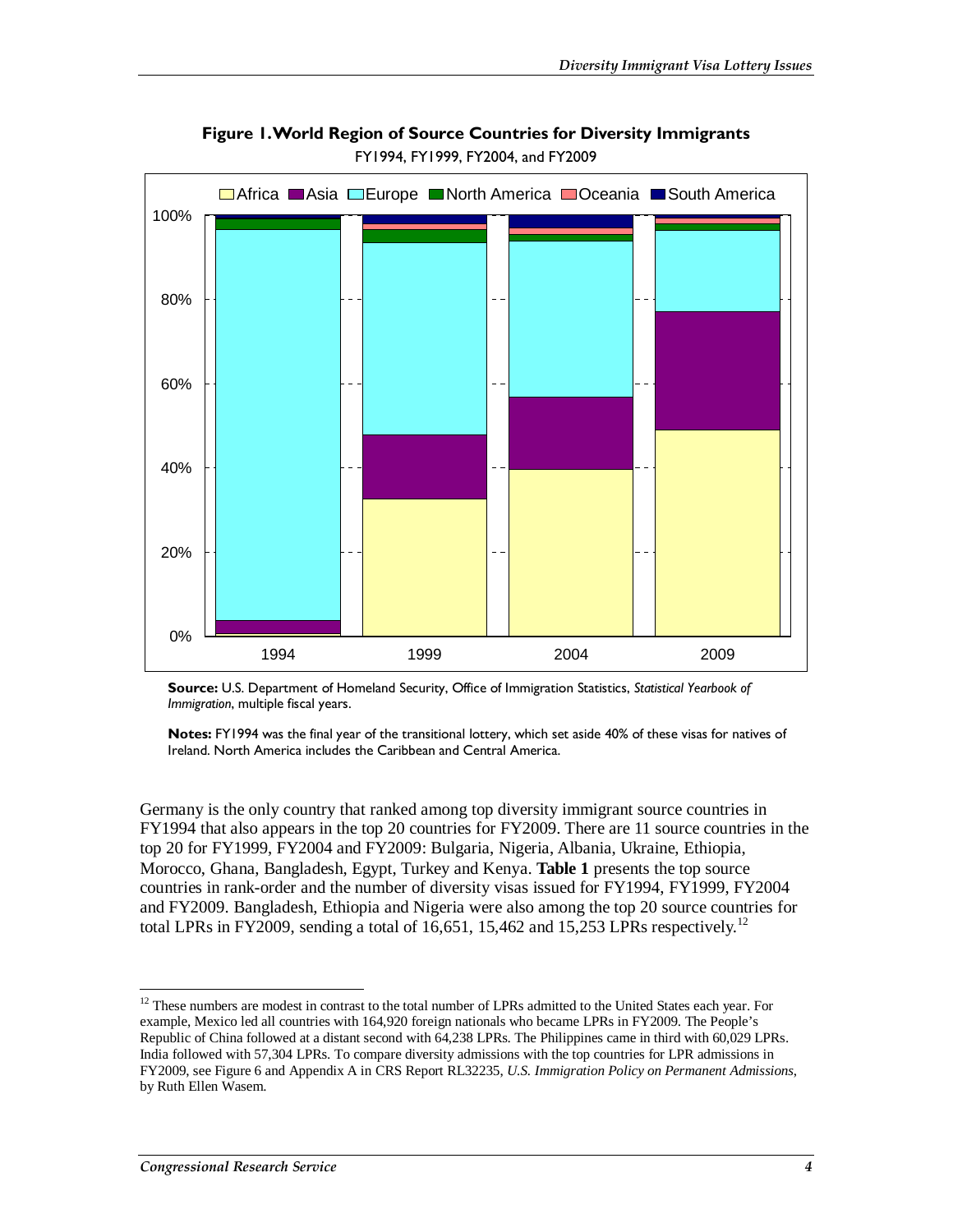| 1994           |        | 1999            |       | 2004            |       | 2009              |       |
|----------------|--------|-----------------|-------|-----------------|-------|-------------------|-------|
| Poland         | 17,396 | <b>Bulgaria</b> | 3,390 | Ethiopia        | 4,405 | Ethiopia          | 3,829 |
| Ireland        | 15,659 | Nigeria         | 3,118 | <b>Ukraine</b>  | 2,972 | Nigeria           | 3,720 |
| United Kingdon | 3,174  | Albania         | 3,117 | Nigeria         | 2,856 | Egypt             | 3,336 |
| Canada         | 1,511  | <b>Ukraine</b>  | 3,093 | Poland          | 2,802 | Bangladesh        | 2,928 |
| Japan          | 797    | Romania         | 2,866 | Kenya           | 2,763 | <b>Uzbekistan</b> | 2,492 |
| Indonesia      | 411    | Ethiopia        | 2,191 | <b>Bulgaria</b> | 2,298 | Kenya             | 2,324 |
| Argentina      | 286    | Morocco         | 1,940 | Morocco         | 2,223 | Morocco           | 2,100 |
| Germany        | 220    | Russia          | 1,930 | Albania         | 1,972 | Albania           | 1,948 |
| Australia      | 148    | Ghana           | 1,734 | Nepal           | 1,859 | Ghana             | 1,819 |
| France         | 4      | Bangladesh      | 1,697 | Togo            | 1,694 | Nepal             | 1,778 |
|                |        | Pakistan        | 1,693 | Bangladesh      | 1,692 | <b>Ukraine</b>    | 1,579 |
|                |        | Egypt           | 1,536 | Egypt           | 1,621 | Cameroon          | 1,386 |
|                |        | Germany         | 1,250 | Lithuania       | 1,404 | Iran              | 1,057 |
|                |        | Turkey          | 1,008 | Turkey          | 1,100 | Turkey            | 1,036 |
|                |        | Sudan           | 987   | Ghana           | 1,095 | Armenia           | 911   |
|                |        | Cuba            | 975   | Romania         | 1,075 | Germany           | 908   |
|                |        | Lithuania       | 796   | Russia          | 882   | Algeria           | 837   |
|                |        | Kenya           | 601   | Peru            | 779   | <b>Bulgaria</b>   | 765   |
|                |        | Algeria         | 518   | Israel          | 734   | Liberia           | 751   |
|                |        | Armenia         | 508   | Uzbekistan      | 693   | <b>Belarus</b>    | 664   |

#### **Table 1. Top 20 Diversity Immigrant Source Countries**  FY1994, FY1999, FY2004, and FY2009

**Source:** U.S. Department of Homeland Security, Office of Immigration Statistics, *Statistical Yearbook of Immigration*, multiple fiscal years.

**Notes:** In FY1994, only the 10 countries listed were the sending country of 100 or more diversity immigrants. FY1994 was the final year of the transitional lottery, which set aside 40% of these visas for natives of Ireland.

## **Demographic Features13**

As one would expect, diversity immigrants come from parts of the world that differ from the leading immigrant sending regions. **Figure 2** depicts that almost half (49%) of the 47,879 diversity immigrants came from Africa, which contributed only 11% of the total number of 1.1 million LPRs in FY2009. Europe sent 10% of all LPRs in FY2009, but made up 28% of all diversity immigrants. In contrast, North America is the sending region for 33% of all LPRs (e.g., Mexico, the Caribbean and Central America), but comprised only 1% of the diversity immigrants (e.g., Canada) in FY2009.

-

<sup>13</sup> All of the data analyses presented in this section are based on: Office of Immigration Statistics, *Yearbook of Immigration Statistics: 2009*, U.S. Department of Homeland Security, 2010.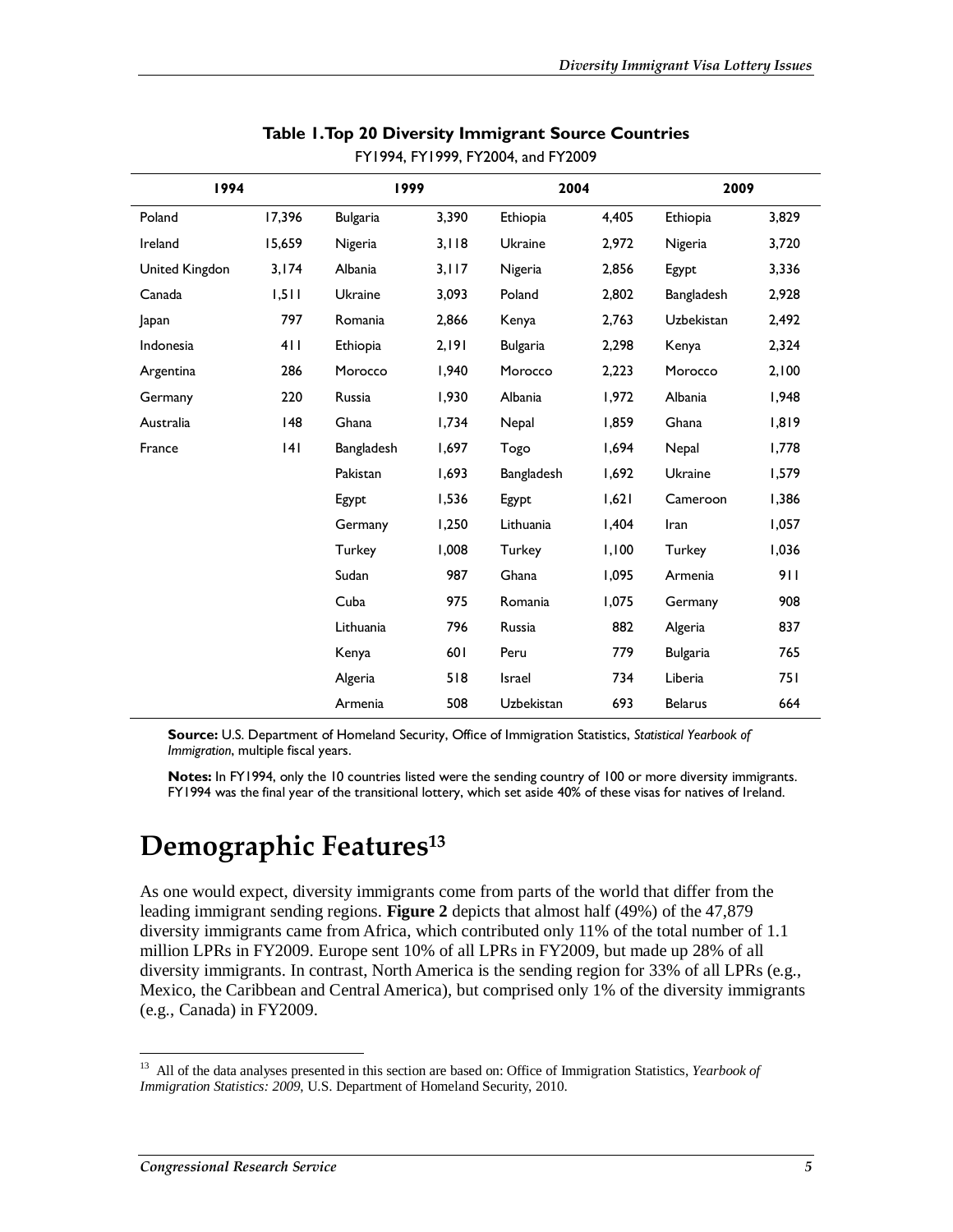

**Figure 2. World Region of Source Countries for LPRs in FY2009** 

Diversity immigrants compared with all immigrants

**Notes:** In FY2009, there were 1.1 million LPRs, of which 47,879 were diversity immigrants. North America includes the Caribbean and Central America.

The distribution for Asia in FY2009 is interesting because it epitomizes the complexities of the two-step formula (e.g., regional population and each country's past immigration total), which is used to allocate diversity visas. Asia included many top sending countries for LPRs, such as the People's Republic of China, India and the Philippines. Yet it also included nations that qualified for diversity visas, such as Bangladesh, Nepal and Turkey. As **Figure 2** illustrates, Asia represented a somewhat more comparable portion of the 1.1 million LPRs (35%) in relation to its portion of the 47,879 diversity immigrants (28%) in contrast to the other world regions.

Although the diversity immigrants are required to have only a high school education (or the equivalent) or two years experience in an occupation which requires at least two years of training or experience, they were more likely to report managerial and professional occupations than LPRs generally. Specifically, almost of quarter (24%) of diversity immigrants reported managerial and professional occupations in contrast to 10% of the 1.1 million LPRs in FY2009 (**Figure 3**).

**Source:** CRS presentation of FY2009 data from the DHS Office of Immigration Statistics.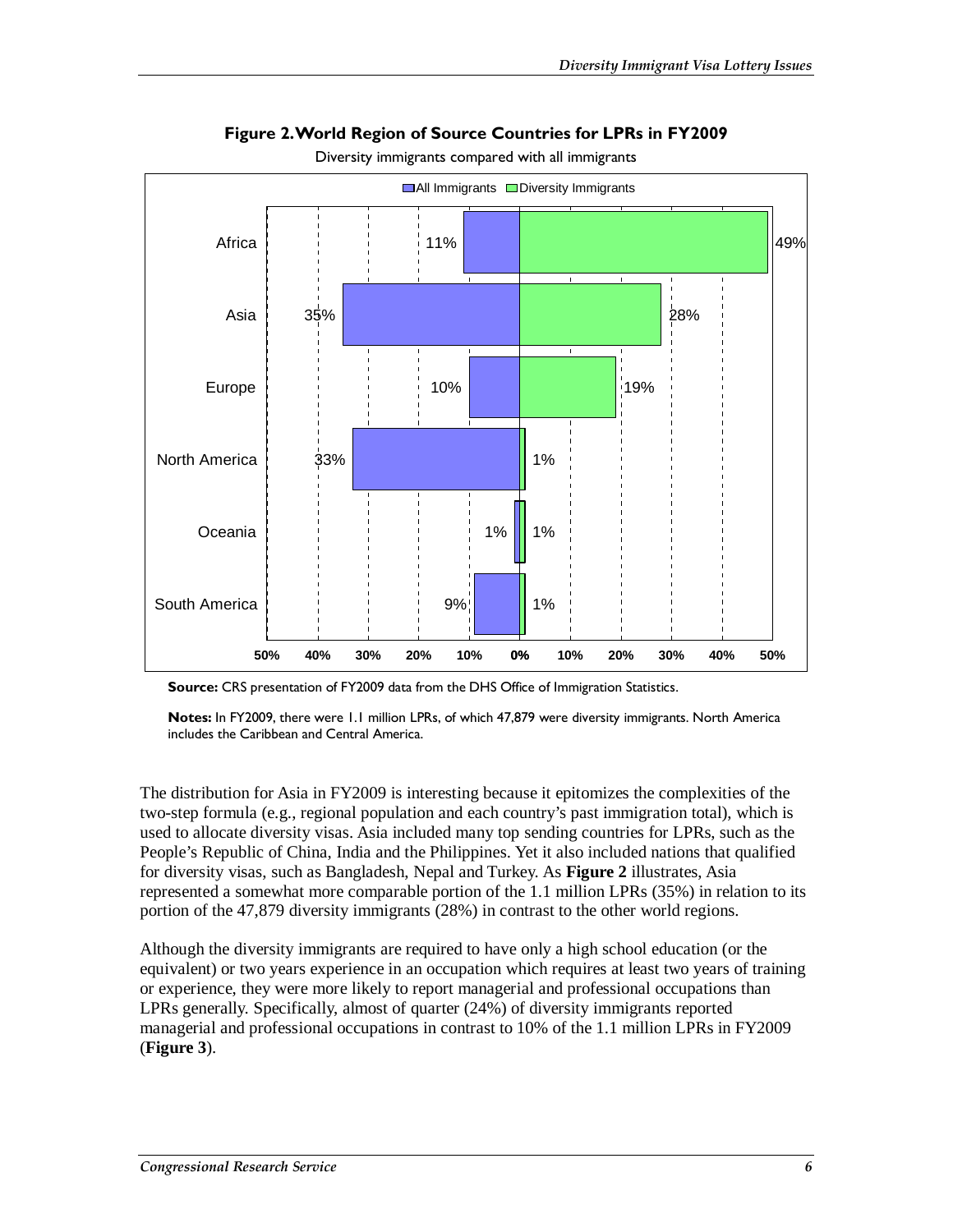

#### **Figure 3. Occupations Reported by LPRs in FY2009**

Diversity immigrants compared with all immigrants

**Source:** CRS presentation of FY2009 data from the DHS Office of Immigration Statistics.

**Notes:** In FY2009, there were 1.1 million LPRs, of which 47,879 were diversity immigrants.

Data presented in both P.L. 105-100 and **Figure 4** indicate that diversity immigrants included more children and youth than did LPRs generally in FY2009.<sup>14</sup> Indeed, Figure 4 shows that diversity immigrants were more likely to obtain LPR status as they begin their working years than were LPRs overall. The immigrant population of the United States is typically more likely to be in the prime working age group than the native-born population, and the youthful skew of the diversity immigrants' age distribution in FY2009 is even more striking.<sup>15</sup>

<sup>-</sup><sup>14</sup> Bear in mind that most of the children are accompanying family of the principle LPR who qualifies for the visa.

<sup>15</sup> For further analysis of the foreign-born populations, see CRS Report R41592, *The U.S. Foreign-Born Population: Trends and Selected Characteristics*, by William A. Kandel.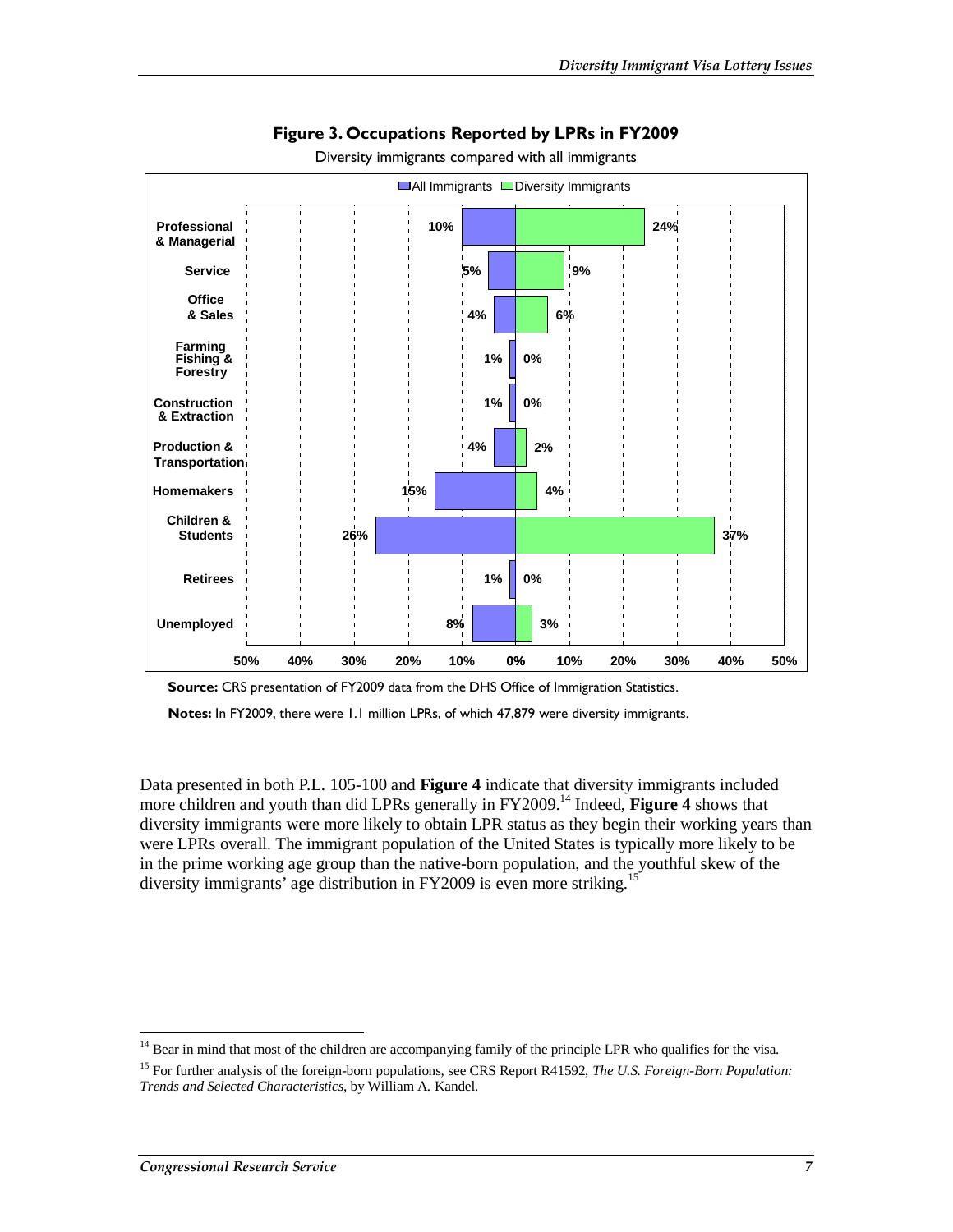

#### **Figure 4. Age Distribution of LPRs in FY2009**

Diversity immigrants compared with all immigrants

**Source:** CRS presentation of FY2009 data from the DHS Office of Immigration Statistics.

**Notes:** In FY2009, there were 1.1 million LPRs, of which 47,879 were diversity immigrants.

Diversity immigrants were somewhat less likely to be married than LPRs generally in FY2009, perhaps a function of their relative youth. Over half (54%) of diversity immigrants were single, in contrast to 37% of LPRs overall. Few of either group were likely to be widowed, divorced or separated. In addition, 57% of diversity immigrants were males while only 45% of all LPRs were males in FY2009.

## **Legislative Issues**

Legislation to eliminate the diversity visa category, the Security and Fairness Enhancement for America Act of 2011 or SAFE for America Act (H.R. 704), has been introduced in the  $112<sup>th</sup>$ Congress. In the Senate, §4(c) of the Strengthening Our Commitment to Legal Immigration and America's Security Act (S. 332) would also eliminate the diversity visa category. During the 109<sup>th</sup> Congress, provisions eliminating the diversity visa lottery comparable to H.R. 704 and those in S.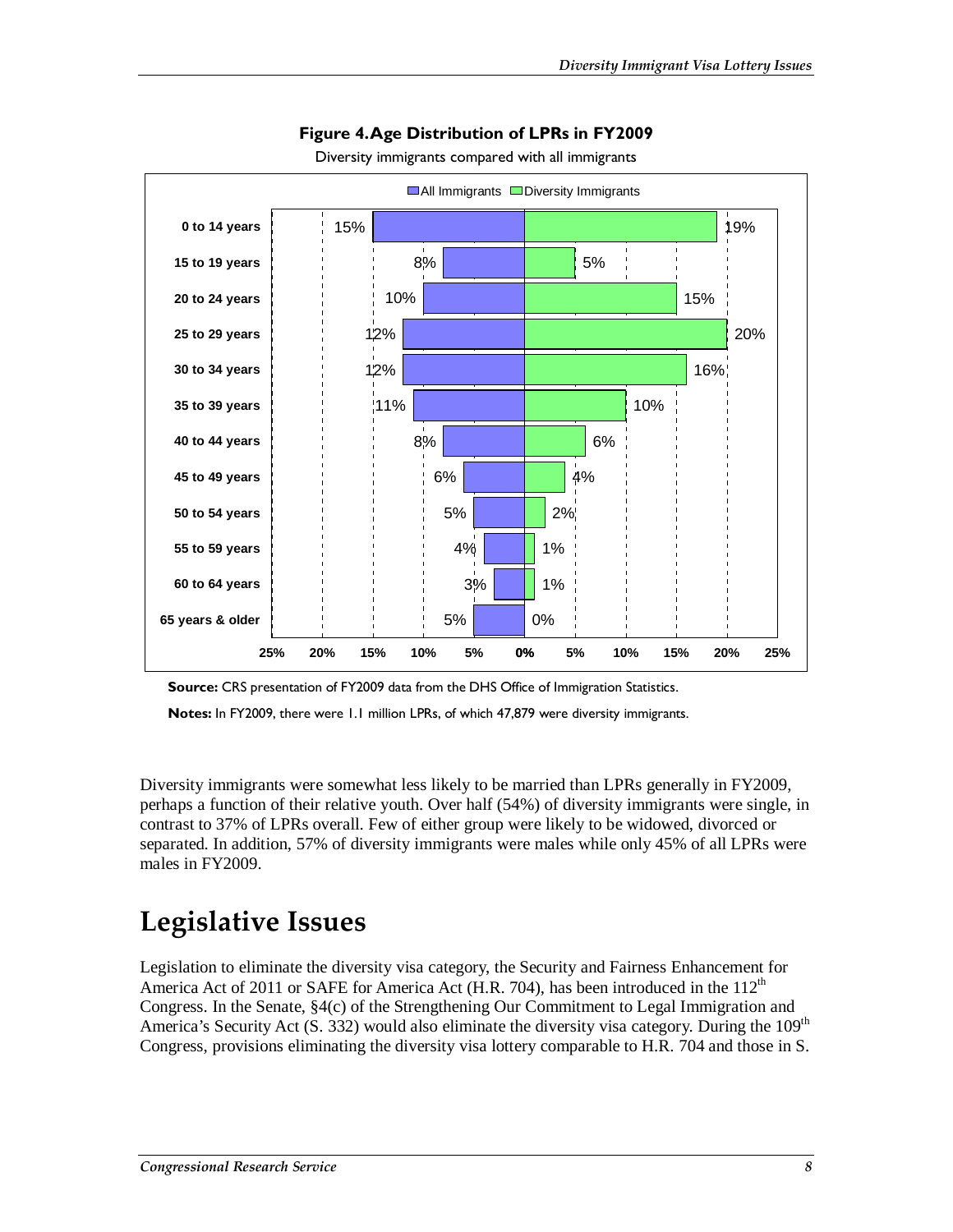332 were incorporated into H.R. 4437, which the House passed on December 16, 2005.<sup>16</sup> At that time, there were two themes that characterized the debate over the diversity visa lottery: fairness and security. These issues of fairness and security are likely to arise again when or if the  $112<sup>th</sup>$ Congress considers H.R. 704. The policy questions discussed below are framed in terms of issues that might arise if debate occurs.

### **Policy Questions**

As Congress weighs whether to eliminate or revise the diversity visa category, various aspects of the diversity visa might be considered. This report concludes with four policy questions that would be pertinent to this discussion. These selected questions are illustrative of an issue that is nested in the broader immigration debate—a debate often characterized as a "zero-sum game."

### **Is it fair to have the diversity visa category when there are family members and prospective employees who are waiting in queues for visas to become available?**

Some might cite the latest National Visa Center data, which indicated there were 4.7 million approved family-based and employment-based petitions waiting for a visa to become available at the close of  $FY2010<sup>17</sup>$  They might advocate that the 50,000 diversity visas would be better used for backlog reduction of the other visa categories. Others might observe that the family-based, employment-based, and diversity visa categories are statutorily designed as independent pathways to LPR status and that the problems of the family-based and employment-based backlogs could only be addressed through comprehensive immigration reform.<sup>18</sup>

### **Is the diversity visa lottery more vulnerable to fraud and misuse than other immigration pathways?**

Some might reference the 2009 arrests of Lassissi Afolabi and Akouavi Kpade Afolabi, who coerced foreign nationals into human trafficking and forced labor rings by paying for the diversity visas if they listed the trafficked young women as their own family on the visa application.<sup>19</sup> They also might cite the U.S. Government Accountability Office (GAO) which found pervasive fraud reported by some consular posts.<sup>20</sup> Others might refer to the numerous fraud investigations and

<sup>-</sup><sup>16</sup> No further action on this legislation occurred in the 109<sup>th</sup> Congress. CRS Report RL33125, *Immigration Legislation* and Issues in the 109<sup>th</sup> Congress, coordinated by Andorra Bruno.

<sup>&</sup>lt;sup>17</sup> U.S. Department of State, *Annual Report of Immigrant Visa Applicants in the Family-sponsored and Employmentbased preferences Registered at the National Visa Center as of November 1, 2010*, http://www.travel.state.gov/pdf/ WaitingListItem.pdf. The USCIS has not reported how many petitions it has approved for aliens adjusting to LPR status within the United States.

<sup>18</sup> For more on the legal immigration issues, see CRS Report RL32235, *U.S. Immigration Policy on Permanent Admissions*, by Ruth Ellen Wasem.

<sup>&</sup>lt;sup>19</sup> U.S. Attorney District of New Jersey, "Togolese Woman Sentenced To 27 Years In Prison For Forced Labor," press release, September 20, 2010, http://www.justice.gov/usao/nj/Press/files/pdffiles/2010/ Afolabi,%20Akouavi%20Kpade%20Sentencing%20PR.pdf.

<sup>20</sup> U.S. Government Accountability Office, *Border Security: Fraud Risks Complicate State's Ability to Manage Diversity Visa Program*, GAO-07-1174, September 21, 2007, http://www.gao.gov/products/GAO-07-1174.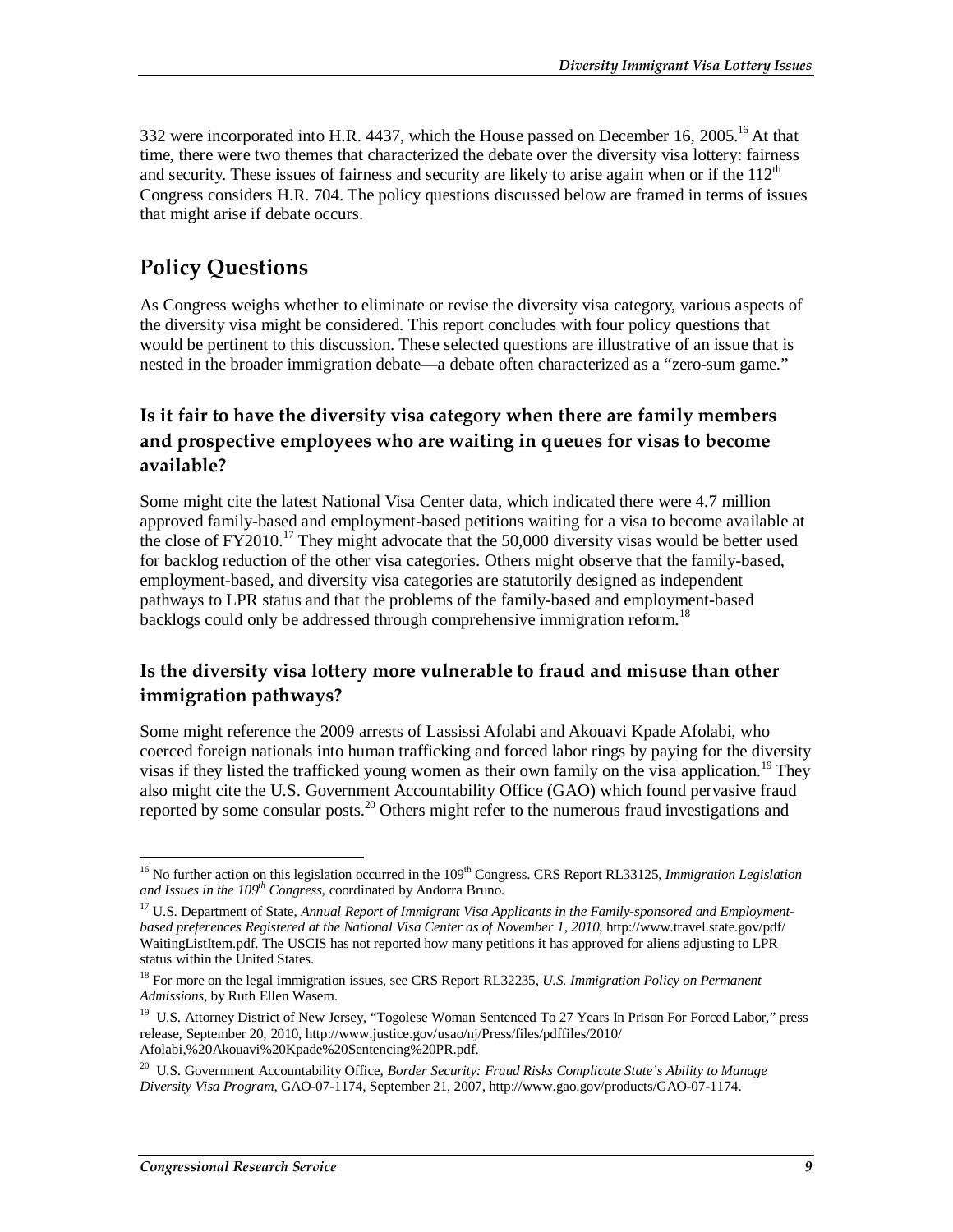arrests of immigrants who used other visa categories.<sup>21</sup> Others might also point out that DOS and DHS have revised the diversity lottery procedures to address these fraud vulnerabilities.  $^{22}$  For example, DOS maintains that the electronic registration process increases its ability to screen duplicate and fraudulent entries as well as enables the use of facial recognition software to detect fraud. $^{23}$ 

#### **Are there national security reasons to eliminate the diversity visa?**

Some might cite the case of Hesham Mohamed Ali Hedayet, the Egyptian immigrant who shot and killed two people at Los Angeles International Airport on July 4, 2002, and who had obtained LPR status as the spouse of diversity immigrant.<sup>24</sup> Some might assert that the difficulties of performing background checks in many of the countries currently qualifying for the diversity lottery, as well as broader concerns about terrorism, justify the elimination of the category. Some might cite the 2004 warning of the DOS Deputy Inspector General that the diversity visa lottery "contains significant vulnerabilities to national security" from state sponsors of terrorism.<sup>25</sup> Others might point out that immigrants coming to the United States in the other LPR visa categories are not restricted if they come from these same countries and further argue that background checks for national security risks are performed on all prospective immigrants seeking to come to the United States. Others might reference the broader reform to visa security that Congress has enacted since the early  $2000s<sup>26</sup>$  or cite the 2007 GAO report stating: "We found no documented evidence that DV immigrants from these, or other, countries posed a terrorist or other threat."<sup>27</sup>

### **Are the reasons that led to establishment of the diversity visa category (e.g., to stimulate "new seed" immigration) still germane today?**

Some might point to the immigration dominance of nationals from a handful of countries and argue that the diversity visa fosters new and more varied migration to counterbalance an immigration system weighted disproportionately to family-based immigrants.

<sup>-</sup>21 For recent examples, see U.S. Government Accountability Office, *H-2B Visa Program: Closed Civil Criminal Cases Illustrate Instances of H-2B Workers Being Targets of Fraud and Abuse*, GAO-10-1053, September 30, 2010; U.S. Government Accountability Office, *H-1B Visa Program: Reforms Are Needed to Minimize the Risks and Costs of Current Program*, GAO-11-26, January 14, 2011; U.S. Government Accountability Office, *Export Controls: Improvements Needed to Prevent Unauthorized Technology Releases to Foreign Nationals in the United States*, GAO-11-354, February 2, 2011; and Office of Inspecter General, *The Special Immigrant Nonminister Religious Worker Program*, U.S. Department of Homeland Security, OG-09-79, June 2009.

<sup>&</sup>lt;sup>22</sup> U.S. Department of State, "Diversity Visa Program Scammers Sending Fraudulent Emails and Letters," press release, 2011, http://travel.state.gov/visa/immigrants/types/types\_1749.html.

<sup>23 &</sup>quot;DOS Announces 2011 Diversity Lottery Program Registration and Instructions," *Interpreter Releases*, vol. 86, no. 38 (October 5, 2009); and "2008 Diversity Visa Registrations," *Interpreter Releases*, vol. 84, no. 1 (January 2, 2007).

<sup>24</sup> U.S. Congress, House Committee on the Judiciary, Subcommittee on Immigration and Claims, *Immigration And Naturalization Service's (INS's) Interactions With Hesham Mohamed Ali Hedayet*, hearing, 107<sup>th</sup> Cong., 2<sup>nd</sup> sess., October 2, 2002, Serial No. 110.

<sup>25</sup> U.S. Congress, House Committee on the Judiciary, Subcommittee on Immigration, Border Security, and Claims, *The Diversity Visa Program, and Its Susceptibility to Fraud and Abuse*, 108th Cong., 2nd sess., April 29, 2004.

<sup>26</sup> For more on the reforms of visa security, see CRS Report R41093, *Visa Security Policy: Roles of the Departments of State and Homeland Security*, by Ruth Ellen Wasem.

<sup>27</sup> U.S. Government Accountability Office, *Border Security: Fraud Risks Complicate State's Ability to Manage Diversity Visa Program*, GAO-07-1174, September 21, 2007, http://www.gao.gov/products/GAO-07-1174.